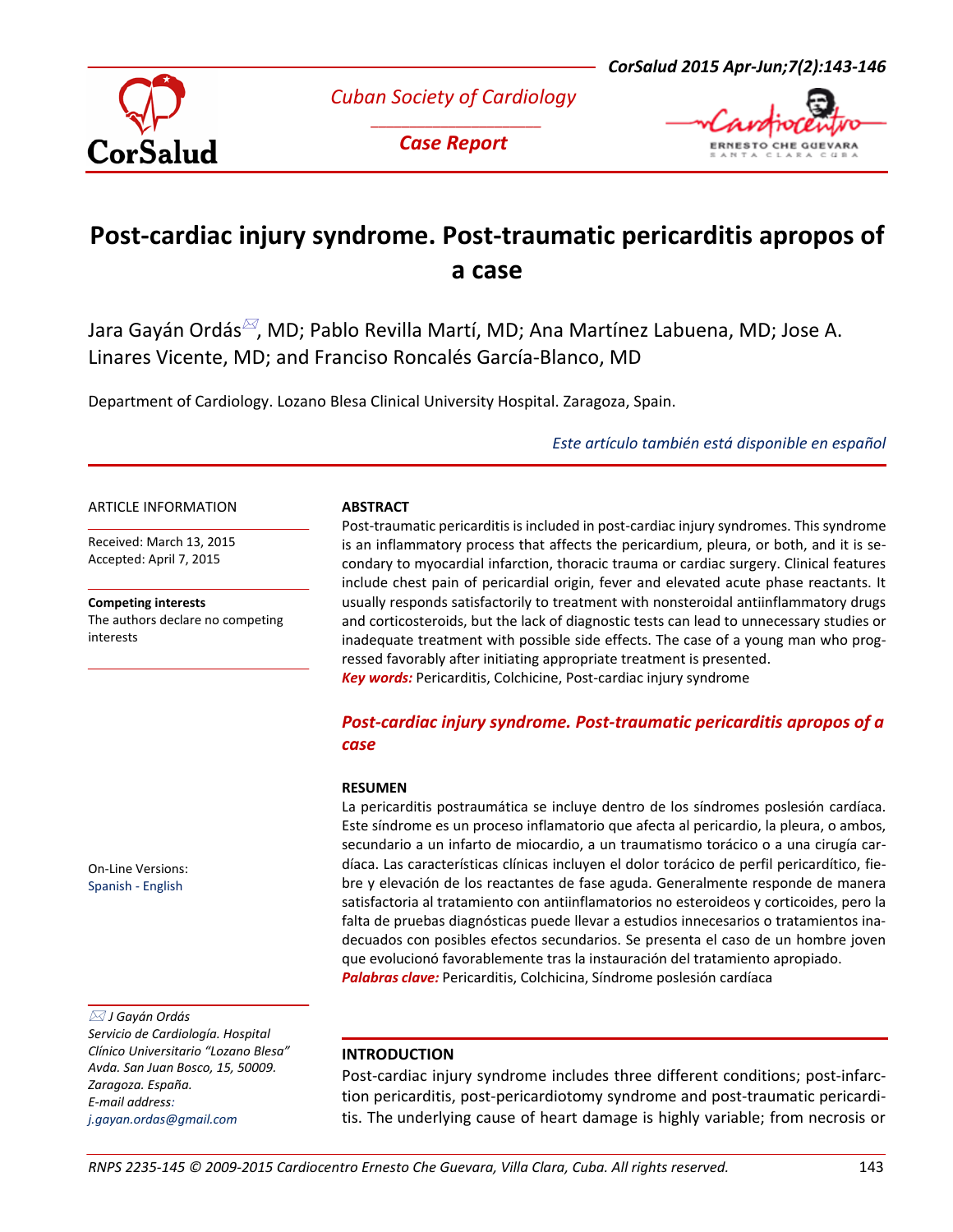heart surgery to minor injuries —often unnoticed— of the pericardium, following percutaneous coronary intervention, the insertion of stimulation electrodes or radiofrequency ablation. Although not known for certain, it is postulated that the pathogenesis of this syndrome is autoimmune, initiated by the combination of damage to the pericardial mesothelial cells and presence of blood in the pericardial sac**<sup>1</sup>** . It is believed that the initial injury stimulates the release of cardiac antigens leading to antibody formation. As a result, immune complexes are detected in the pericardium, pleura and lungs. They are believed to be responsible for the inflammatory response, via the activation of the complement, with the corresponding clinical manifestation**2-3** .

## **CASE REPORT**

A 32-year-old, male patient, who was an active smoker and had no other medical history, was admitted to the emergency room for chest a pain with characteristics of pericarditis. The pain had six hours of evolution, without infectious clinical symptoms in the previous days. An electrocardiogram was performed, which showed sinus rhythm with mild diffuse concave ST segment elevation (**Figure**) without elevated markers of myocardial necrosis.

Suspecting an acute pericarditis, a transthoracic echocardiography was performed. It showed a normal systolic function without segmental alterations in contractility, and no pericardial effusion. Therefore, a treatment with ibuprofen is started on an outpatient basis.

In the absence of clinical improvement, and with a fever up to 38 °C and malaise, the patient went to the emergency room of our hospital where an empirical antibiotic therapy is started and chest radiograph is performed, showing a cardiomegaly that was not present in previous studies.

The medical history informed of a high-energy midthoracic trauma, two months earlier, at the patient's work, which had not been previously identified. There was bruising at that level, which resolved spontaneously. The patient had malaise and a stable hemodynamic status. Initial blood tests did not detect elevated markers of cardiac necrosis and highlighted the presence of a slight leukocytosis along with elevated erythrocyte sedimentation. Microbiological studies and the determination of antibodies were negative.

A new transthoracic echocardiography was performed. It showed normal systolic function with small amount of pericardial effusion in the posterior pericardial sac. With the diagnosis of post-traumatic pericarditis the dose the nonsteroidal antiinflammatory



**Figure.** A 12-lead electrocardiogram. Diffuse concave ST segment elevation.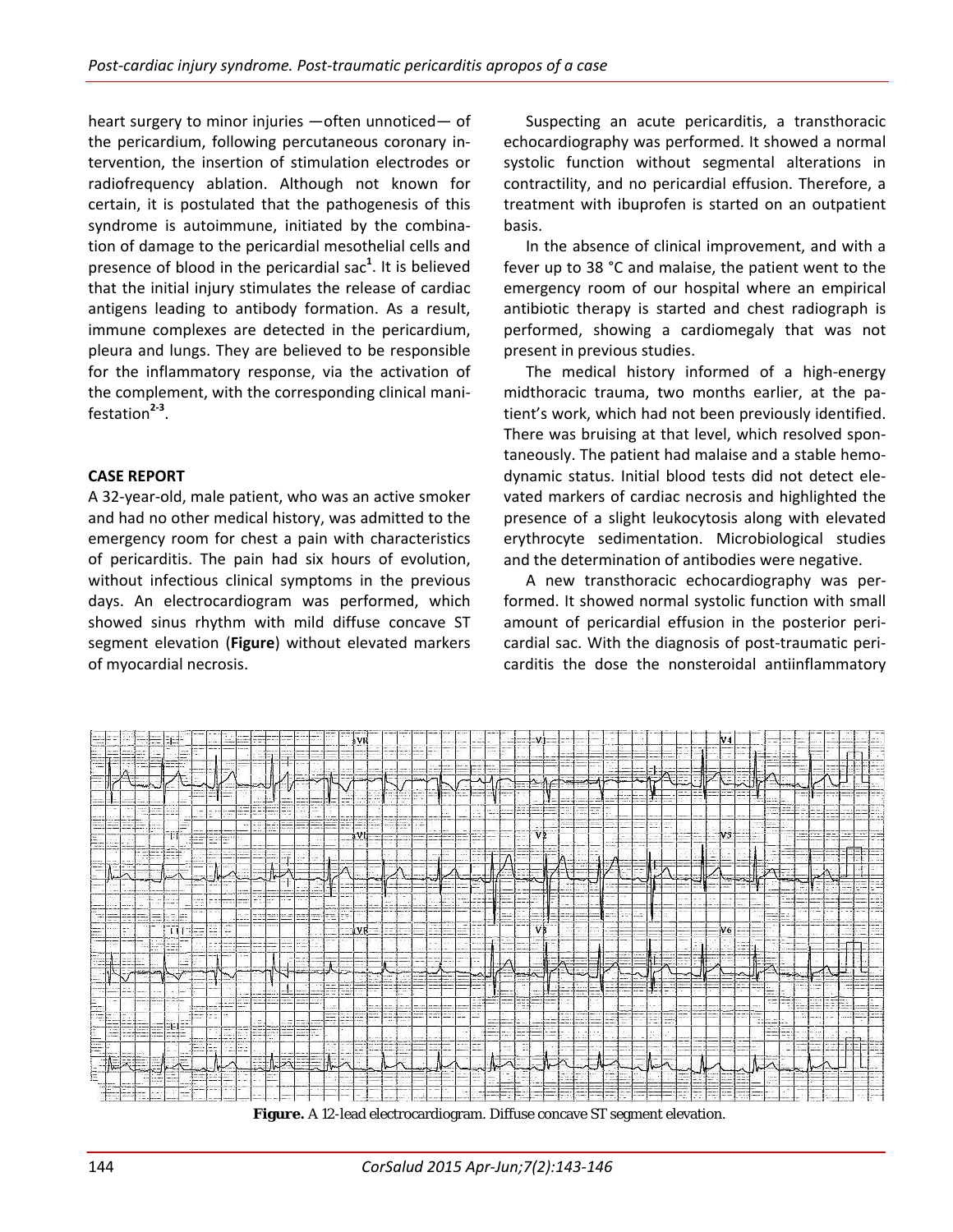drug was increased, associated with colchicine. The presence of intrathoracic collections was discounted by a thoracic CT scan. The patient had a favorable outcome and was discharged with colchicine and ibuprofen treatment.

## **COMMENT**

The clinical manifestations of patients with postcardiac injury syndrome are similar to those of patients with acute pericarditis. Most patients have chest pain (> 80%), usually with the characteristic of pericarditis, fever (> 50-60%), elevated inflammatory markers (erythrocyte sedimentation rate, C-reactive protein) and pericardial effusion (> 80%), which is usually mild. Dyspnea is present in 50-60% of patients, pericardial friction rub in 30-60%, and changes in the electrocardiogram in 20% of them**<sup>4</sup>** . This complementary is rarely normal (especially after myocardial infarction or heart surgery) and often reflects the underlying clinical condition. ST segment elevation and the depression of the PR interval are distinctive signs of acute pericarditis, but the classic electrocardiogram changes are not usually present in these patients.

It is essentially a diagnosis of exclusion. However, post-cardiac injury syndrome includes a number of distinguishing characteristics that lead to the diagnosis; the presence of a previous injury of the pericardium or myocardium, the latency period between pericardial injury and the onset of symptoms (days to months), the tendency to recur, and sometimes the presence of pleural effusion and pulmonary infiltrates**<sup>1</sup>** .

Treatment is based on the empirical use of nonsteroidal antiinflammatory drugs, while the concomitant use of colchicine may be useful in preventing recurrences**<sup>5</sup>** . The use of corticosteroids in low doses is useful when nonsteroidal antiinflammatory drugs are not effective, are contraindicated or poorly tolerated**6- 7** .

Colchicine significantly reduces the incidence of post-pericardiotomy syndrome in patients undergoing cardiac surgery**<sup>5</sup>** . In the COPPS-2**<sup>8</sup>** study, the treatment with colchicine during the month after surgery significantly reduced the incidence of this syndrome at 12 months, at the expense of a significant rate of adverse effects, mainly gastrointestinal ones; a fact which was not evident in the COPPS**<sup>9</sup>** study. Colchicine treatment in post-cardiac injury syndrome is assumed to be effective, although there is no corroborating information.

There are few published data on the prognosis of post-cardiac injury syndrome, which is generally considered a benign condition with a recurrence rate of 10-15%. Possible complications include pericardial constriction, which is estimated at 2-5% at 72 months, a slightly higher incidence compared with idiopathic pericarditis (1%) and lower compared with purulent pericarditis (20- 30%)**<sup>10</sup>**.

Our patient was treated with ibuprofen (starting with 2400 mg/d, and gradual decrease of the dose) and colchicine (0.5 mg/12h), for a month. He remains asymptomatic after 12 months without recurrence of clinical symptoms or indication of pericardial constriction on the echocardiography. This is the usual course of traumatic pericarditis, an uncommon cause of post-cardiac injury syndrome.

## **REFERENCES**

- 1. Imazio M, Hoit BD. Post-cardiac injury syndromes. An emerging cause of pericardial diseases. Int J Cardiol. 2013;168:648-52.
- 2. Khan AH. The postcardiac injury syndromes. Clin Cardiol. 1992;15:67-72.
- 3. Erlich JF, Paz Z. Postpericardial injury syndrome: An autoimmune phenomenon. Clinic Rev Allergy Immunol. 2010;38:156-8.
- 4. Imazio M, Brucato A, Rovere ME, Gandino A, Cemin R, Ferrua S, *et al*. Contemporary features, risk factors, and prognosis of the post-pericardiotomy syndrome. Am J Cardiol. 2011;108:1183-7.
- 5. Imazio M, Brucato A, Markel G, Cemin R, Trinchero R, Spodick DH, *et al*. Meta-analysis of randomized trials focusing on prevention of the postpericardiotomy syndrome. Am J Cardiol. 2011;108:575-9.
- 6. Imazio M, Spodick DH, Brucato A, Trinchero R, Adler Y. Controversial issues in the management of pericardial diseases. Circulation. 2010;121:916-28.
- 7. Imazio M, Brucato A, Cumetti D, Brambilla G, Demichelis B, Ferro S, *et al*. Corticosteroids for recurrent pericarditis: high versus low doses – A nonrandomized observation. Circulation. 2008;118:667-71.
- 8. Imazio M, Brucato A, Ferrazzi P, Pullara A, Adler Y, Barosi A, *et al*. Colchicine for prevention of postpericardiotomy syndrome and postoperative atrial fibrillation: the COPPS-2 randomized clinical trial.